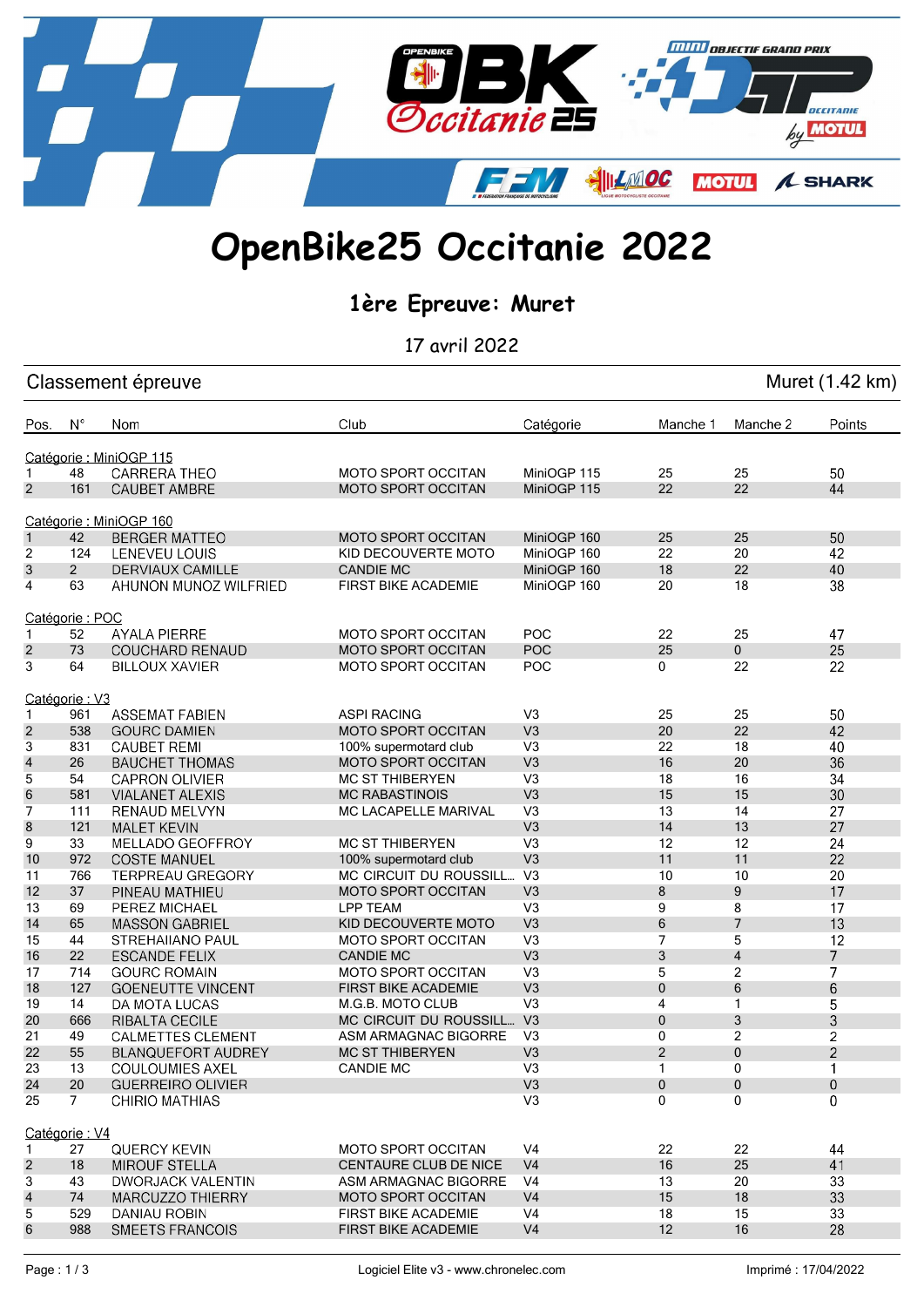

## OpenBike25 Occitanie 2022

## 1ère Epreuve: Muret

17 avril 2022

| Muret (1.42 km)<br>Classement épreuve |               |                          |                            |                |                |                |                |
|---------------------------------------|---------------|--------------------------|----------------------------|----------------|----------------|----------------|----------------|
| Pos.                                  | $N^{\circ}$   | Nom                      | Club                       | Catégorie      | Manche 1       | Manche 2       | Points         |
|                                       |               | Catégorie : V4 (Suite)   |                            |                |                |                |                |
| $\overline{7}$                        | 267           | <b>AYNIE AXEL</b>        | ASM ARMAGNAC BIGORRE       | V4             | 11             | 14             | 25             |
| 8                                     | 6             | <b>CABOS CLEMENT</b>     | <b>MC PAU ARNOS</b>        | V <sub>4</sub> | 25             | 0              | 25             |
| 9                                     | 219           | <b>BAUDY SIMON</b>       | <b>MOTO SPORT OCCITAN</b>  | V <sub>4</sub> | 10             | 13             | 23             |
| 10                                    | 15            | DA SILVA AXEL            | POLE MECANIQUE MC          | V <sub>4</sub> | 9              | 12             | 21             |
| 11                                    | 16            | <b>JAHIER MATHIEU</b>    | <b>MC ST THIBERYEN</b>     | V <sub>4</sub> | 20             | 0              | 20             |
| 12                                    | 12            | <b>GRATIOT CAROLINE</b>  | <b>MC ST THIBERYEN</b>     | V <sub>4</sub> | 8              | 10             | 18             |
| 13                                    | 461           | <b>ASSEMAT FABIEN</b>    | <b>ASPI RACING</b>         | V <sub>4</sub> | 5              | 11             | 16             |
| 14                                    | 113           | <b>GOURRAS MARTIN</b>    | <b>MOTO SPORT OCCITAN</b>  | V <sub>4</sub> | $\overline{7}$ | 9              | 16             |
| 15                                    | 39            | <b>GUERRERO MATHYS</b>   | POLE MECANIQUE MC          | V <sub>4</sub> | 14             | 0              | 14             |
| 16                                    | 333           | <b>CHIRIO FRANCK</b>     |                            | V <sub>4</sub> | 6              | 5              | 11             |
| 17                                    | 163           | <b>MELLADO GEOFFROY</b>  | <b>MC ST THIBERYEN</b>     | V <sub>4</sub> | 3              | 7              | 10             |
| 18                                    | 23            | <b>HERVEAUX ROMAIN</b>   | <b>MOTO SPORT OCCITAN</b>  | V <sub>4</sub> | 0              | 8              | 8              |
| 19                                    | 19            | <b>BAUZA JULES</b>       | <b>MOTO SPORT OCCITAN</b>  | V <sub>4</sub> | 2              | 6              | 8              |
| 20                                    | 79            | SANTOLALLA JEAN PIERRE   | <b>MOTO SPORT OCCITAN</b>  | V <sub>4</sub> | $\mathbf{1}$   | $\overline{4}$ | 5              |
| 21                                    | 142           | <b>BERGER MATTEO</b>     | <b>MOTO SPORT OCCITAN</b>  | V <sub>4</sub> | 4              | 0              | 4              |
| 22                                    | 95            | <b>COGOREUX NICOLAS</b>  | <b>LAGUEPIE</b>            | V <sub>4</sub> | 0              | 3              | 3              |
| 23                                    | 91            | DANIAU THOMAS            |                            | V <sub>4</sub> | 0              | 1              | 1              |
| 24                                    | 5             | <b>CARRERA LAURENT</b>   | <b>MOTO SPORT OCCITAN</b>  | V <sub>4</sub> | 0              | $\mathbf 0$    | $\overline{0}$ |
| 25                                    | 3             | BASTIDE DAVID            |                            | V <sub>4</sub> | 0              | 0              | 0              |
| 26                                    | 41            | <b>COMBES CHRISTOPHE</b> | <b>MOTO SPORT OCCITAN</b>  | V <sub>4</sub> | 0              | $\mathbf{0}$   | $\overline{0}$ |
| 27                                    | 103           | LE DAIN GAETAN           | <b>ASPI RACING</b>         | V <sub>4</sub> | 0              | 0              | 0              |
| 28                                    | 59            | DESCHOEMAKER GUILLAUME   | <b>MOTO SPORT OCCITAN</b>  | V <sub>4</sub> | $\mathbf{0}$   | $\mathbf{0}$   | $\overline{0}$ |
| 29                                    | 423           | DANIAU ERIC              | <b>FIRSTBIKE ACADEMY</b>   | V <sub>4</sub> | 0              | 0              | 0              |
| 30                                    | 3             | <b>BASTIDE DAVID</b>     | <b>MOTO SPORT OCCITAN</b>  | V <sub>4</sub> | 0              | $\mathbf{0}$   | $\overline{0}$ |
| 31                                    | 174           | <b>LIOT DAMIEN</b>       | <b>MOTO SPORT OCCITAN</b>  | V <sub>4</sub> | 0              | 0              | 0              |
| 32                                    | 9             | <b>VENNER MATHEO</b>     | <b>MOTO SPORT OCCITAN</b>  | V <sub>4</sub> | 0              | 0              | $\overline{0}$ |
|                                       |               |                          |                            |                |                |                |                |
|                                       | Catégorie: V5 |                          |                            |                |                |                |                |
| $\mathbf{1}$                          | 118           | <b>MAIFFRET KEVIN</b>    | <b>MC CIRCUIT D'ALBI</b>   | V <sub>5</sub> | 25             | 25             | 50             |
| 2                                     | 62            | ANSART JEAN HUBERT       | <b>MOTO SPORT OCCITAN</b>  | V <sub>5</sub> | 22             | 20             | 42             |
| 3                                     | 25            | <b>BARROT SAMUEL</b>     | <b>MOTO SPORT OCCITAN</b>  | V <sub>5</sub> | 20             | 18             | 38             |
| 4                                     | 90            | <b>ABELLAN LUCIEN</b>    | <b>MC PAU ARNOS</b>        | V <sub>5</sub> | 0              | 22             | 22             |
| 5                                     | 92            | <b>BARBE NICOLAS</b>     | ASM ARMAGNAC BIGORRE       | V <sub>5</sub> | 18             | $\mathbf 0$    | 18             |
| 6                                     | 32            | <b>AYNIE AXEL</b>        | <b>MPS ORGANISATION</b>    | V <sub>5</sub> | 0              | 0              | 0              |
| $\overline{7}$                        | 66            | <b>TERPREAU GREGORY</b>  | MC CIRCUIT DU ROUSSILL V5  |                | $\mathbf{0}$   | $\mathbf{0}$   | $\overline{0}$ |
|                                       |               |                          |                            |                |                |                |                |
|                                       | Catégorie: V6 |                          |                            |                |                |                |                |
| $1 -$                                 | 72            | <b>JANIN MATHIS</b>      | 100%SMC                    | V <sub>6</sub> | 25             | 25             | 50             |
| $\overline{c}$                        | 30            | <b>BOUCHET JOAN</b>      | <b>ASPI RACING</b>         | V <sub>6</sub> | 22             | 22             | 44             |
| 3                                     | 53            | <b>BOSCH FABRICE</b>     | MOTO SPORT OCCITAN         | V <sub>6</sub> | 16             | 20             | 36             |
| 4                                     | 86            | <b>VIEIRA KILLIAN</b>    | <b>MOTO SPORT OCCITAN</b>  | V <sub>6</sub> | 15             | 18             | 33             |
| 5                                     | 727           | <b>FOISSAC FLORIAN</b>   | <b>BOUILLAC MOTO SPORT</b> | V <sub>6</sub> | 14             | 15             | 29             |
| 6                                     | 11            | <b>MANOUDIAN LUCAS</b>   | <b>MOTO SPORT OCCITAN</b>  | V <sub>6</sub> | 13             | 14             | 27             |
| 7                                     | 122           | DA SILVA DAVID           | POLE MECANIQUE MC          | V <sub>6</sub> | 11             | 13             | 24             |
| 8                                     | 110           | <b>GUERRERO DAMIEN</b>   | POLE MECANIQUE MC          | V <sub>6</sub> | 10             | 12             | 22             |
| 9                                     | 217           | ROQUES STANISLAS         | <b>MOTO SPORT OCCITAN</b>  | V <sub>6</sub> | 20             | 0              | 20             |
| 10                                    | 10            | MUNIOZ MATHIEU           | <b>MOTO SPORT OCCITAN</b>  | V <sub>6</sub> | 18             | 0              | 18             |
| 11                                    | $\mathbf{1}$  | LACOMBE JOEL             | <b>MOTO SPORT OCCITAN</b>  | V <sub>6</sub> | $\overline{7}$ | 10             | 17             |